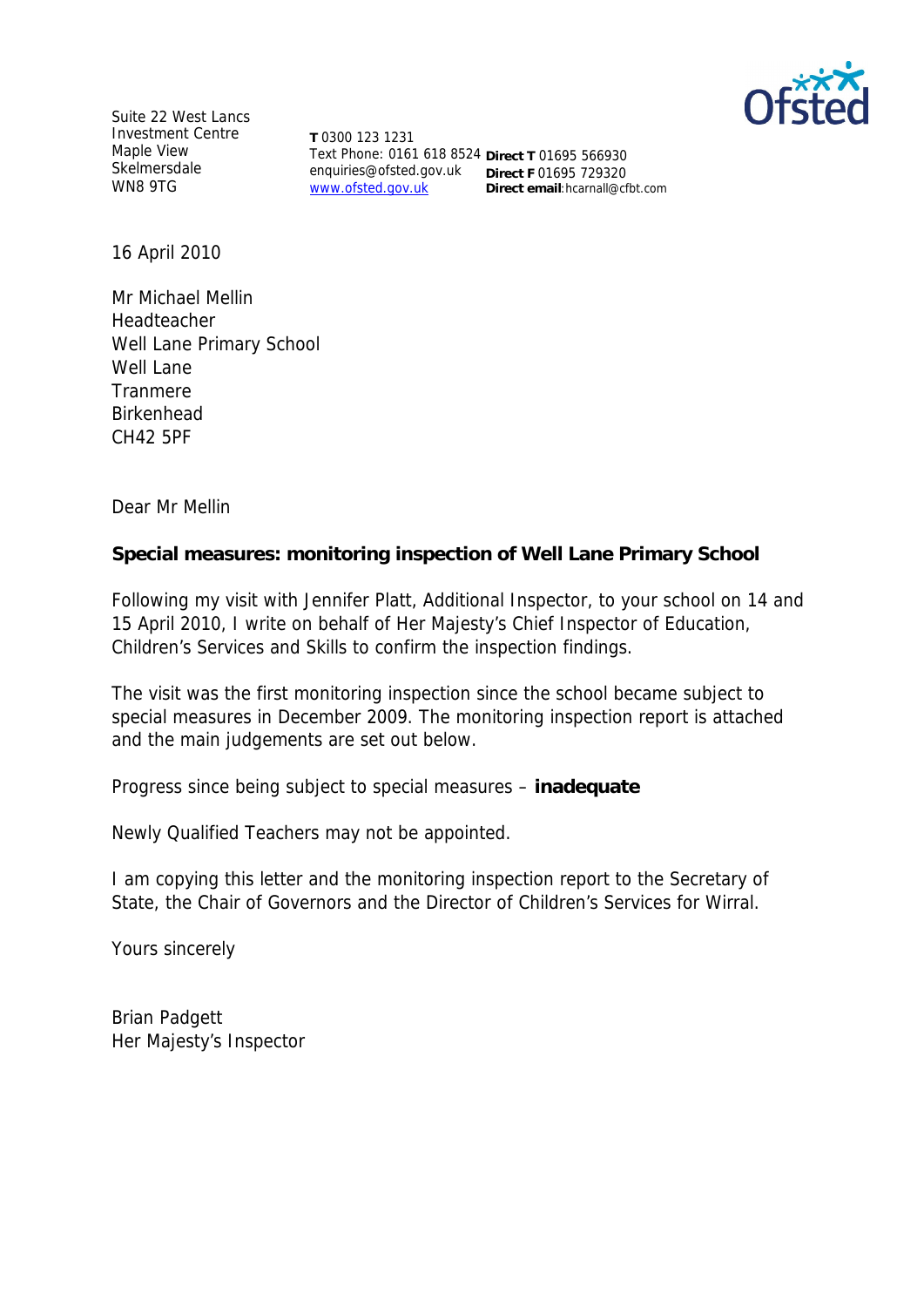

**Special measures: monitoring of Well Lane Primary School**

**Report from the first monitoring inspection on 14 and 15 April 2010**

## **Evidence**

Inspectors observed the school's work, scrutinised documents and met with the headteacher, staff, parents and carers, a governor and representatives from the local authority.

# **Context**

Since the last inspection one teacher has resigned. No new appointments have been made. Instead, the deputy headteacher has increased her teaching commitment.

## **Pupils' achievement and the extent to which they enjoy their learning**

Eleven lessons were observed during the visit. Although pupils made good or satisfactory progress in the majority of lessons, pupils made inadequate progress in four of the lessons observed. This represents too high a proportion of ineffective teaching and learning. The school's ability to assess the levels at which pupils are working has improved significantly. Accurate assessments of pupils' progress over time are now being made. These generally indicate that pupils across all groups of ability are not making the gains in knowledge, skills and understanding they need to make, although better progress is being made by Year 2 pupils and by the oldest pupils in Years 5 and 6. Records and observation suggest that children in the Early Years Foundation Stage (Nursery and Reception) make good progress, often from very low starting points. However, most do not reach the early learning goals that are desirable for children when they begin the National Curriculum in Year 1. Throughout the school, pupils continue to enjoy school life. Children are settled particularly well in the Early Years Foundation Stage unit. Parents and carers with children in these classes hold the quality of what is provided in high regard. The school's predictions for the national end-of-year tests and assessments at Years 2 and 6 are for low attainment. In 2009 pupils' results in English and mathematics at Year 6 were above the government's minimum targets for the first time in the school's recent history. This is unlikely to be repeated in 2010, according to the school's data. Low levels of attainment in reading, writing and mathematics are also expected at Year 2. This is particularly worrying in reading, where only a quarter of pupils are expected to reach the levels expected of seven-year-olds. The concern is that without good reading skills, pupils will not be able to gain fully from the curriculum in Key Stage 2.

Progress since the last inspection the area for improvement:

Raise standards in English, mathematics and science *–* **inadequate**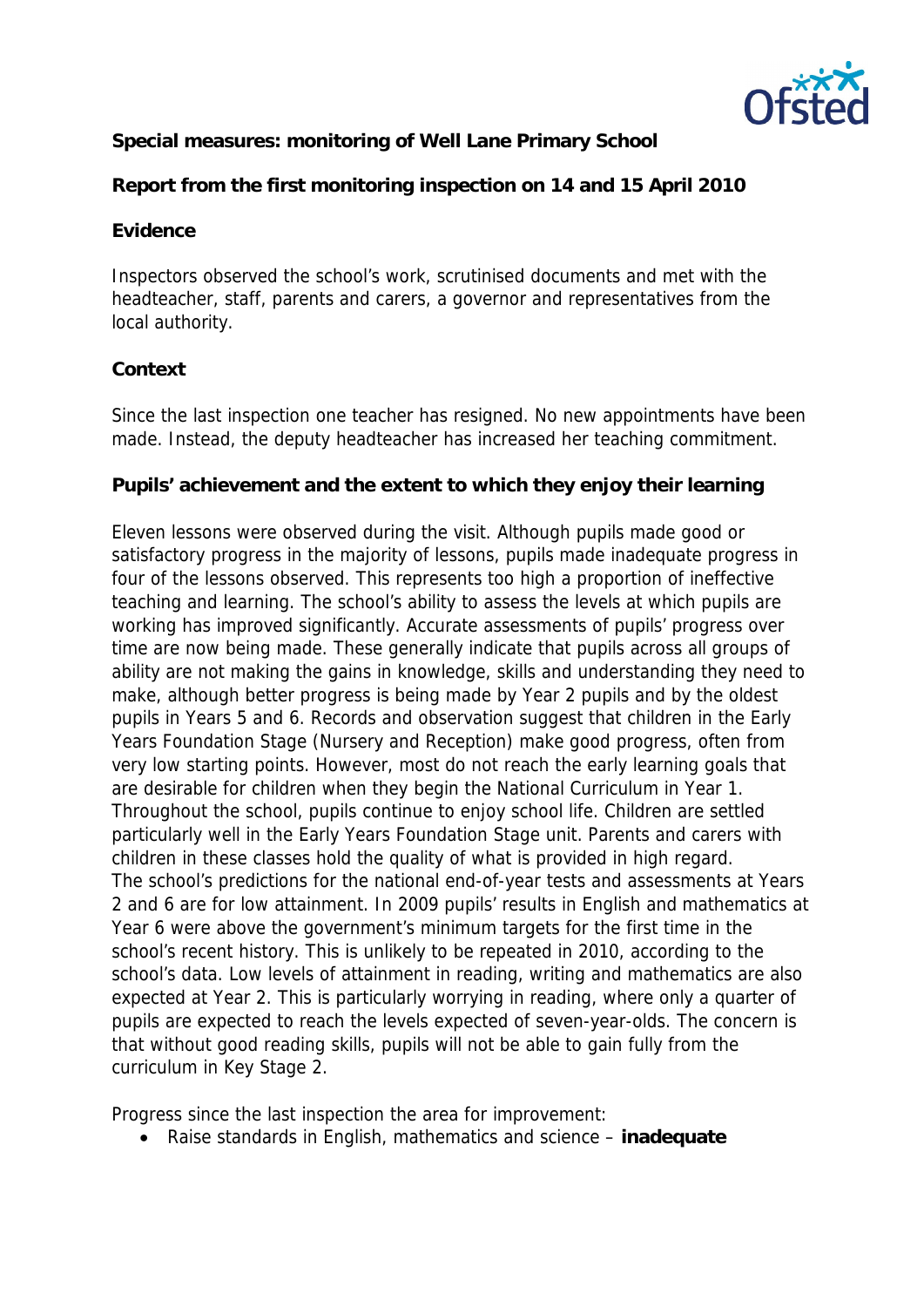

**Other relevant outcomes for pupils**

The behaviour of the great majority of pupils is good. They are keen to learn and get on well with each other. However, within each class, a small number of pupils have complex social and behavioural difficulties that make it difficult for them to control their behaviour. On occasions, their behaviour disrupts the learning of others as the attention of teachers and teaching assistants is diverted from their planned work. Attendance continues to be problematic. The school has redoubled its efforts to emphasise the importance of attendance with all its pupils and it is working very closely with other agencies and directly with the families concerned. It is too early to comment on the effectiveness of these measures. At the time of the visit attendance was very low, at 91%.

Progress since the last inspection on the area for improvement:

Improve attendance *–* **inadequate**

# **The effectiveness of provision**

The quality of the teaching observed ranged from outstanding to inadequate. Although the balance of the teaching's quality was towards the good, too much inadequate teaching was observed. When the teaching was ineffective, the main issues were that the lessons did not accurately meet the learning needs of pupils or that the curriculum content was not made sufficiently relevant for pupils. The first weakness was related to the ineffective use of the new assessments of pupils' attainment, the second to the creativity with which teachers planned their lessons. However, there was sufficient good and better teaching observed to demonstrate conclusively that teachers can prepare and teach lessons that interest and motivate pupils and that meet their learning needs well.

Particular challenges for teachers are the very wide range of ability and the range of pupils' learning needs within each class. The number of pupils with special educational needs and/or disabilities is far higher than is seen in a typical primary classroom, up to a half of all pupils in some year groups. Some pupils are highly capable and have need of support to achieve their best. Others have complex social and behavioural needs. When such pupils are unable to cope, they require intensive support. The school deploys its staff, teachers and teaching assistants effectively, in general, to meet the needs of different groups. However, observations suggest that although supported groups make good progress, groups without support do less well. This is a source of frustration to teachers and teaching assistants, who recognise the difficulty of meeting such a wide range of learning needs but who are not clear how the situation can be resolved.

Little progress has been made in meeting the learning needs of children entering Key Stage 1. Assessments of their stages of learning and development indicate that many are not ready to work in more formal ways. However, the school has not yet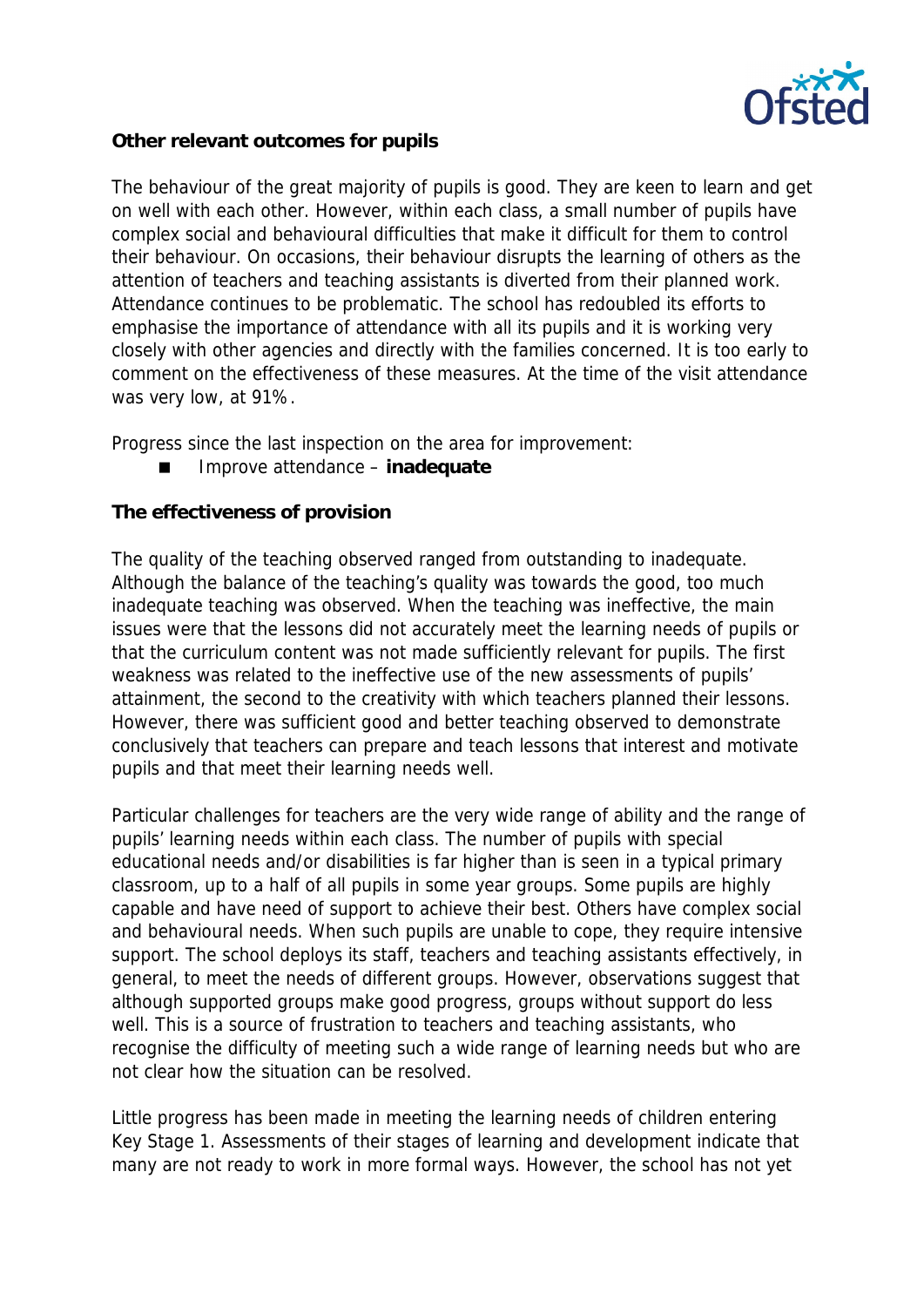

found a solution as to how it can adapt the way it works in Key Stage 1 to meet the needs of the pupils while providing their statutory entitlement to the National Curriculum for pupils of this age. This remains an urgent priority, as many pupils continue to leave Key Stage 1 ill-equipped to benefit from the curriculum in Key Stage 2.

Progress since the last inspection on the areas for improvement:

- Improve the quality of teaching to a consistently good or better standard *–* **inadequate**
- Improve the curriculum opportunities in each key stage inadequate

**The effectiveness of leadership and management**

The school's arrangements for safeguarding pupils and for child protection now meet statutory requirements.

Some aspects of leadership and management show improvement. The deputy headteacher is providing a good example in the drive to improve teaching quality. The work on assessment has resulted in the school having an accurate record of the levels of attainment of each pupil in English and mathematics. It has, therefore, an accurate basis on which to measure future progress for individuals, classes and for the school as a whole. It is at an early stage in **using** this information effectively, although it has begun the process of making teachers accountable for the progress pupils make over the year. The school is making closer links with parents and carers and better use of its home-school development worker. It is making more effective use of children's services in the local authority to develop multi-agency solutions to the issues faced by pupils and families. However, the leadership team faces significant challenges. The morale of staff is low. Staff are fully committed to the school and its pupils but they have lost confidence in themselves and in their ability to influence improvement. If the school is to work independently of external support, the confidence of staff must be restored by the school's leaders and managers.

Progress since the last inspection on the areas for improvement:

- Build on the school's capacity to work independently of external support by improving the effectiveness of leadership and management at all levels *–* **inadequate**
- Ensure that safeguarding and child protection arrangements comply with current statutory requirements *–* **satisfactory**

## **External support**

The local authority has worked quickly and effectively with the school's leadership team and governing body to produce and implement a comprehensive action plan of **good** quality, with appropriate challenge and support, to tackle to areas for improvement identified in the last inspection. The local authority is addressing the single issue in their statement of action deemed necessary in addition to what was